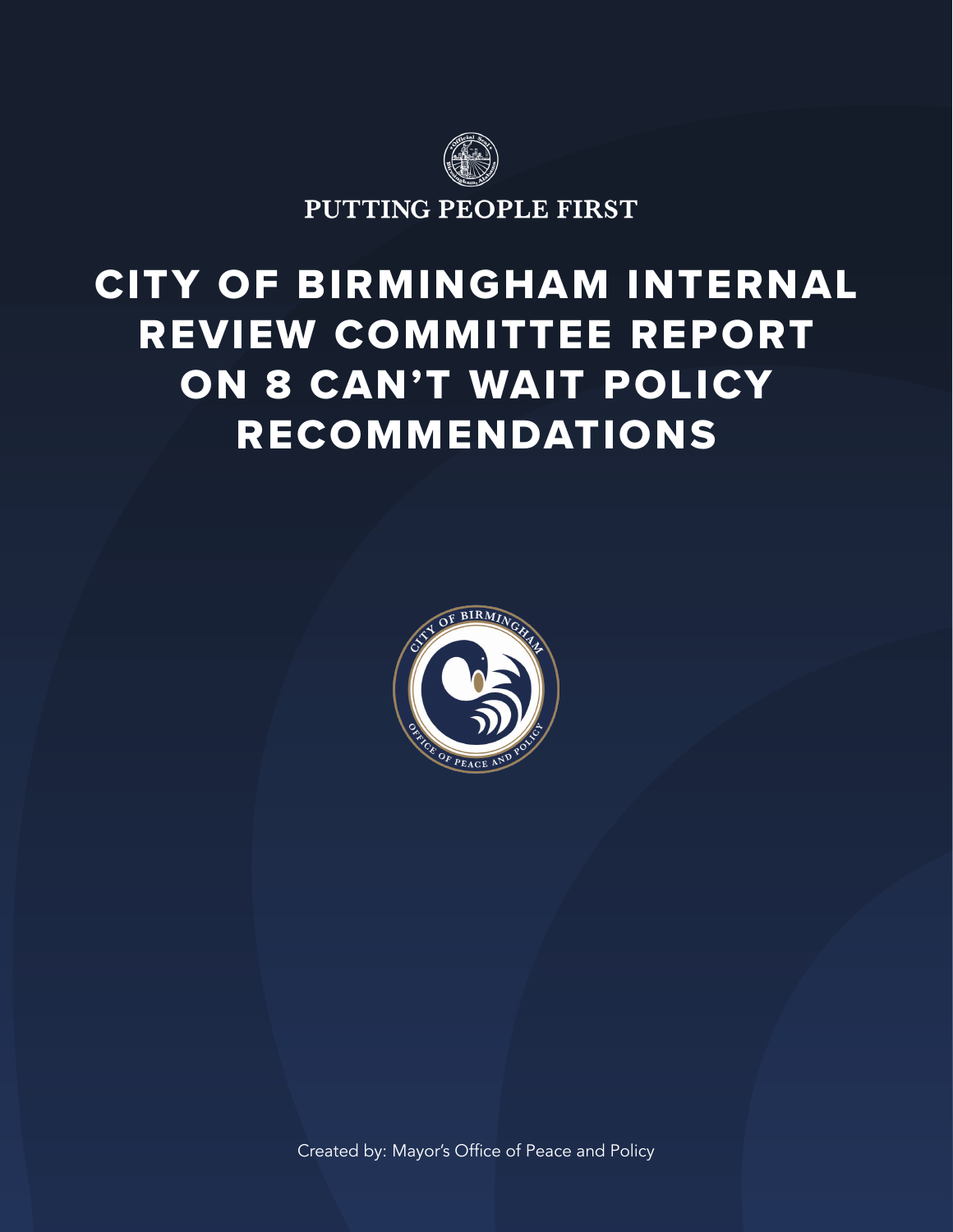## **TABLE OF CONTENTS**

| Birmingham Police Department Comparable to Other Police Departments  6 |  |
|------------------------------------------------------------------------|--|
|                                                                        |  |
|                                                                        |  |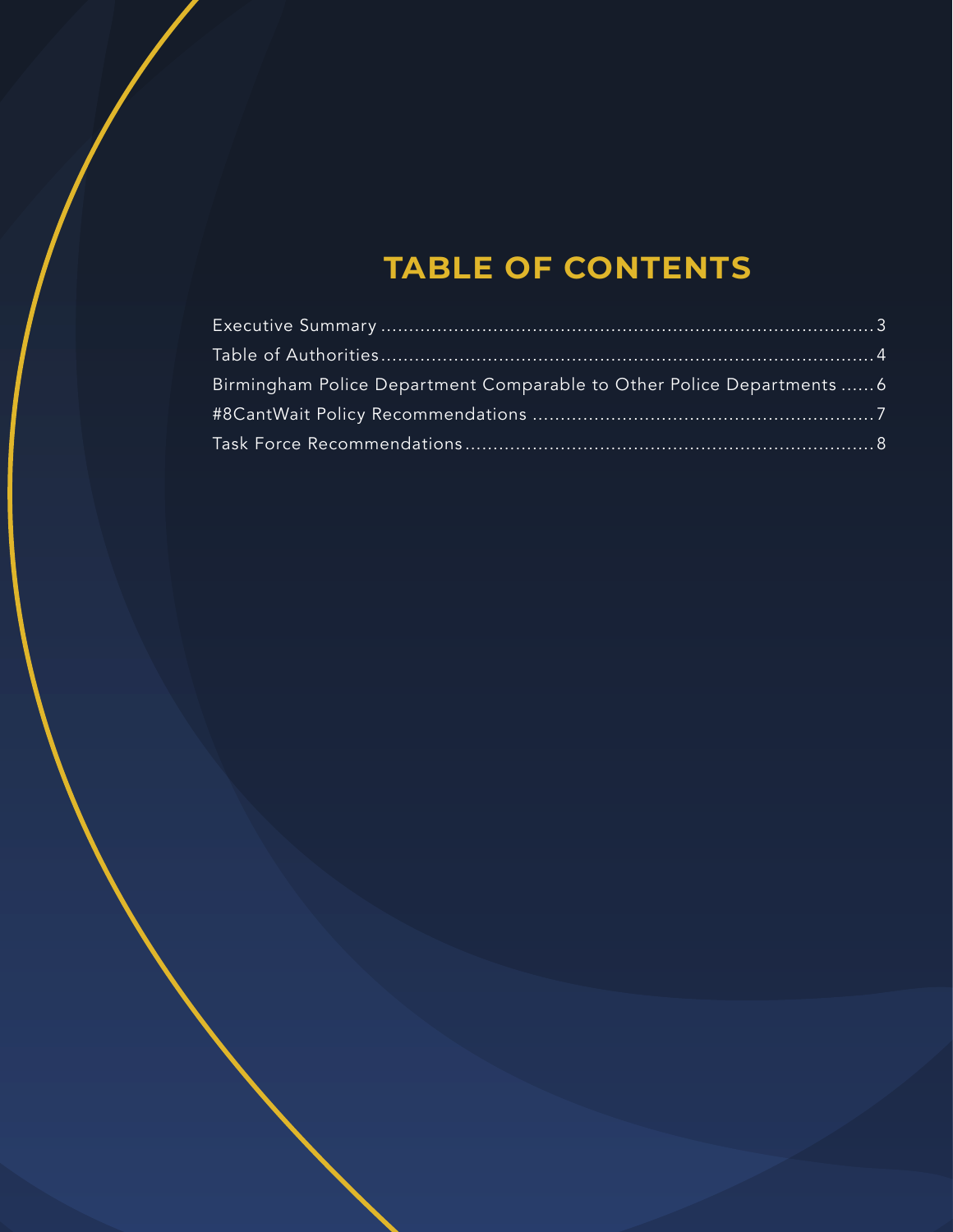### EXECUTIVE SUMMARY

In light of the discussions and protests sparked by George Floyd's death, the emerging consensus is that the time has come for the City of Birmingham to examine its public safety polices. The first steps in this process have been a 30-day review of how eight key issues are currently handled under the Birmingham Police Department's Use of Force policy and subsequent recommendations to be examined during a 90-day review. Those eight issues examined during the 30-day review were:

- 1. Ban on chokeholds and strangleholds
- 2. Require de-escalation
- 3. Require warning before shooting
- 4. Exhaust all other means before shooting
- 5. Require officers to intervene when excessive force is used and report such incidents
- 6. Ban shooting at moving vehicles
- 7. Impose requirements on the levels of force allowed based on levels of resistance
- 8. Require comprehensive reporting of every use of force or threat to use force

The issue of Use of Force by police departments is both a legal issue and a policy issue. However, the actions of government are bound by the law. The City recognizes that the use of force is one of the most exceptional government powers. It is exceptional not only in its potential effects but in the solemn duty it places on government to balance its use against the civil liberties. The City of Birmingham has long worked to uphold this duty by maintaining accreditation by the Commission on Accreditation for Law Enforcement Agencies (CALEA).

The review was conducted by an internal team that included staff members from the Birmingham Police Department; the Office of the City Attorney; Human Resources; and the Office of P.E.A.C.E. & Policy. The review team has met over the last 30 days to compare the BPD's policy in eight key issue areas to those of the policy recommendations of #8CantWait to set a baseline for police reform in Birmingham.

The internal review team was sent eight sets of questions and framing context for the purposes of this review. The deliberation of the eight recommendations was divided among four work sessions. Additionally, the independent research and analysis of team members of existing law, industry best practices, examination of previous litigation, and examination of officer discipline were considered in developing these recommendations.

#### FACTS AND LEARNINGS

- 1. As a matter of law, these issues are governed by the Fourth and Fourteenth amendments. This is significant because the legal standard is not clearly articulated in our policies and procedures. The controlling case on the standard for use of force is Graham v. Connor, 490 U.S. 386. This creates a constitutional floor that state actors (e.g., the City of Birmingham) cannot go below, but there is no ceiling on how progressive a state actor can be.
- 2. Liability to a city primarily arises under two federal statues: 1) 42 USC 1983; and 2) 42 USC 1985. The way in which the city's police policies are written and implemented is the strongest defense against alleged violations of these statutes.
- 3. Current BPD policies are modeled on the Commission on Accreditation of Law Enforcement Agencies, Inc. (CALEA) standards through CALEA. Thus, all policy changes must be made in consideration of this accreditation standard.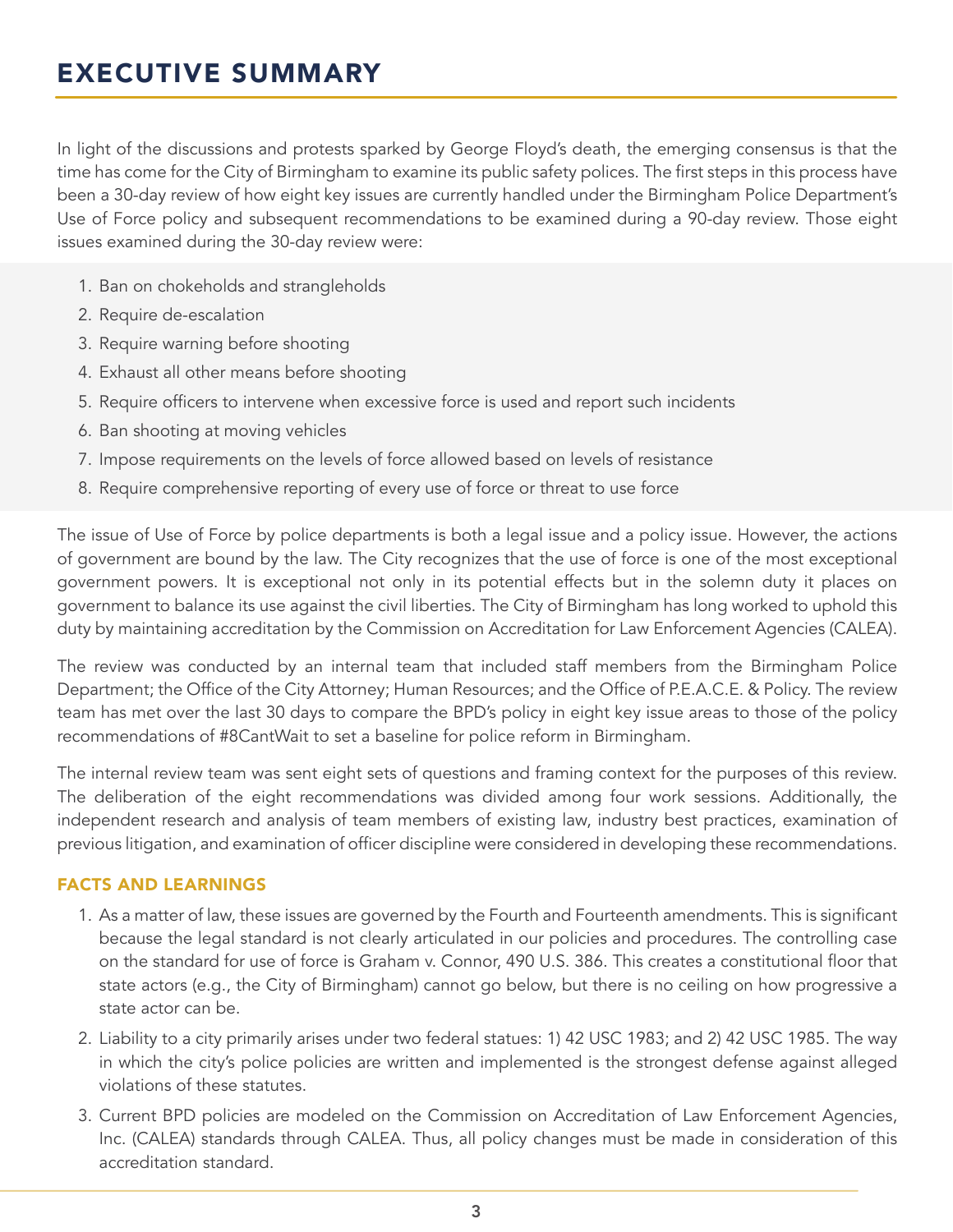#### USE OF FORCE

- Fourteenth Amendment, U.S. Const. amend. XIV (Incorporation doctrine makes provisions of the Bill of Rights, including the Fourth Amendment, applicable to the states and control when a right fundamental to the American scheme of justice has been violated by state action.)
- Fourth Amendment, U.S. Const. amend. IV (Constitutional protection against unreasonable search and seizure places limitations on the state's use of force.)
- Graham v. Connor, 490 U.S. 386 (1989), No. 87-6571. Argued February 21, 1989. Decided May 15, 1989 (Claim that law enforcement officials have used excessive force, deadly or not, in course of arrest, investigatory stop or other "seizure" of a person is properly analyzed under Fourth Amendment's "objective reasonableness" standard, rather than under substantive due process standard). NOTE: The premise of this qualified immunity case is that, "The 'reasonableness' of a particular use of force must be judged from the perspective of a reasonable officer on the scene, rather than with the 20/20 vision of hindsight.")
- Plumhoff v. Rickard, 572 U.S. 765 (2014), (held, "Where constitutional guidelines seem inapplicable or too remote, it does not suffice for a court simply to state that an officer may not use unreasonable and excessive force, deny qualified immunity, and then remit the case for a trial on the question of reasonableness. An officer 'cannot be said to have violated a clearly established right unless the right's contours were sufficiently definite that any reasonable official in the defendant's shoes would have understood that he was violating it.'")

#### FEDERAL STATUTES ENFORCEABLE TO PROTECT INDIVIDUAL CIVIL RIGHTS

NOTE: This list is very limited & is not exhaustive. It lists only selected statutes.

- 42 USC 1983: Civil action of deprivation of rights
- 42 USC 1985: Conspiracy to interfere with civil rights

#### POLICE POWERS OF MUNICIPALITY AND MAYOR

- The City of Birmingham is a Class 1 municipality and is governed generally by the laws applicable to most municipalities in the State of Alabama which are found in Title 11 of the Code of Alabama. Some of the powers of the City of Birmingham are modified and can be found in The Mayor/Council Act of 1955 which is generally codified in Chapter 37A of Title 45, Code of Alabama. Other provisions may be found in Local Constitutional Amendments and Local Acts.
- Section 11-45-1, Code of Alabama, authorizes municipalities to adopt ordinances to provide for the safety, preserve the health, promote the prosperity, and improve the morals, order, comfort, and convenience of the inhabitants of the municipality, and may enforce obedience to such ordinances. Most municipalities adopt state misdemeanor offenses by reference as well as pass other ordinances.

(Code 1907, §1251; Code 1923, §1992; Code 1940, T. 37, §455; Acts 1971, No. 2279, p. 3670, §1.)

• Section 11-43-55, Code of Alabama, provides that the City Council shall have power to establish a police force and to organize the same under the general supervision of the chief of police, and to provide one or more station houses and to require all things necessary for the maintenance of an efficient police department. Municipal Officers may arrest for state felony offenses and deliver those arrested to the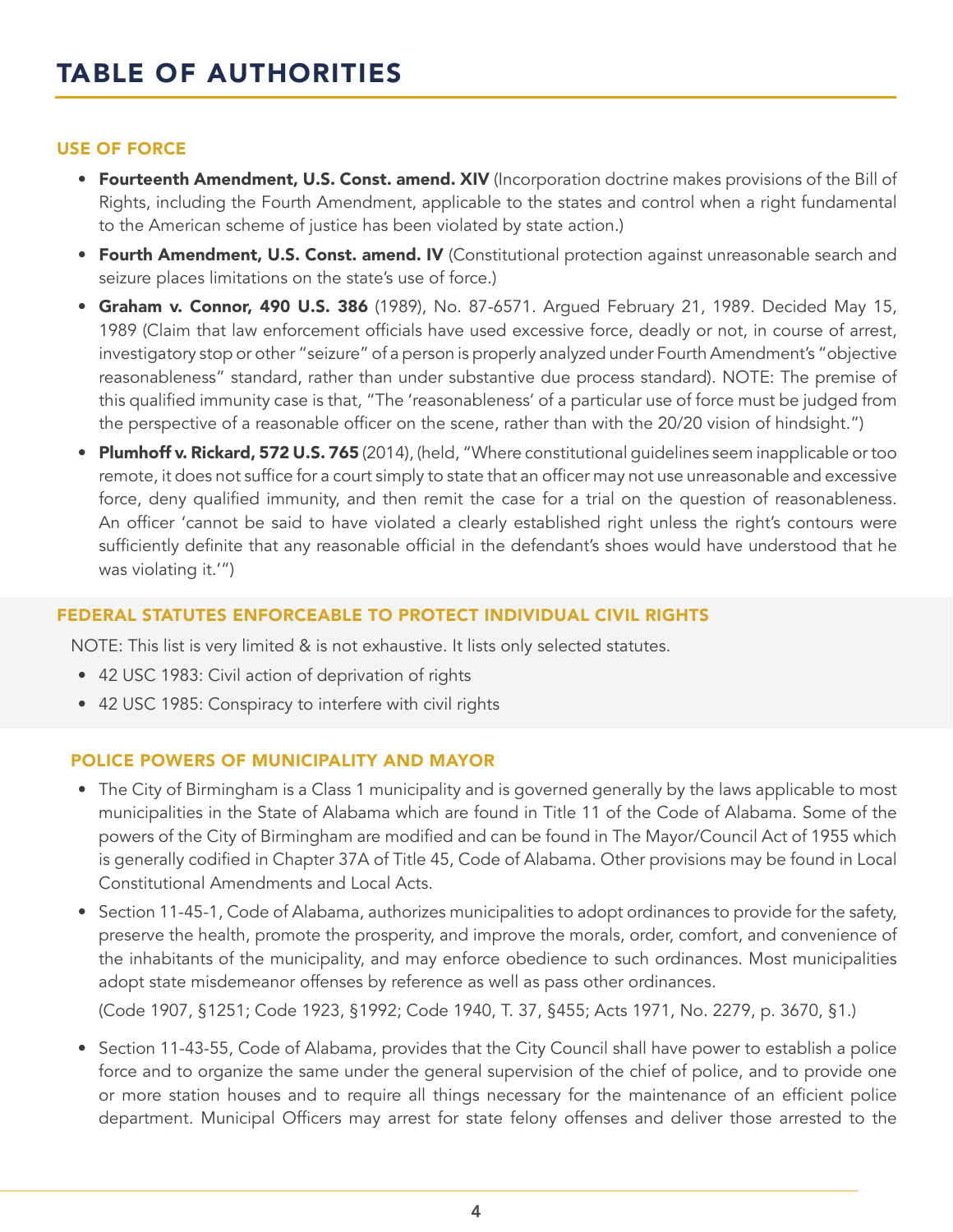### TABLE OF AUTHORITIES

County Sheriff or appropriate official.

(Code 1907, §1192; Code 1923, §1908; Code 1940, T. 37, §429; Acts 1961, No. 666, p. 910, §4.)

• The Mayor is the chief executive officer of the city and is charged with the duty of supervision of the affairs of the city under policies fixed by the council. AGO to Hon. A.J. Cooper, August 15, 1973. Municipal councils are responsible for establishing policies which will be followed by municipal departments. Department heads may not set policies unless the council has delegated the authority to them. A council may delegate authority to set policy to the mayor, who may authorize department heads to determine policies which their departments will follow. Where the council has not acted, department heads may set informal procedures to be followed until the council acts. AGO 92-00289.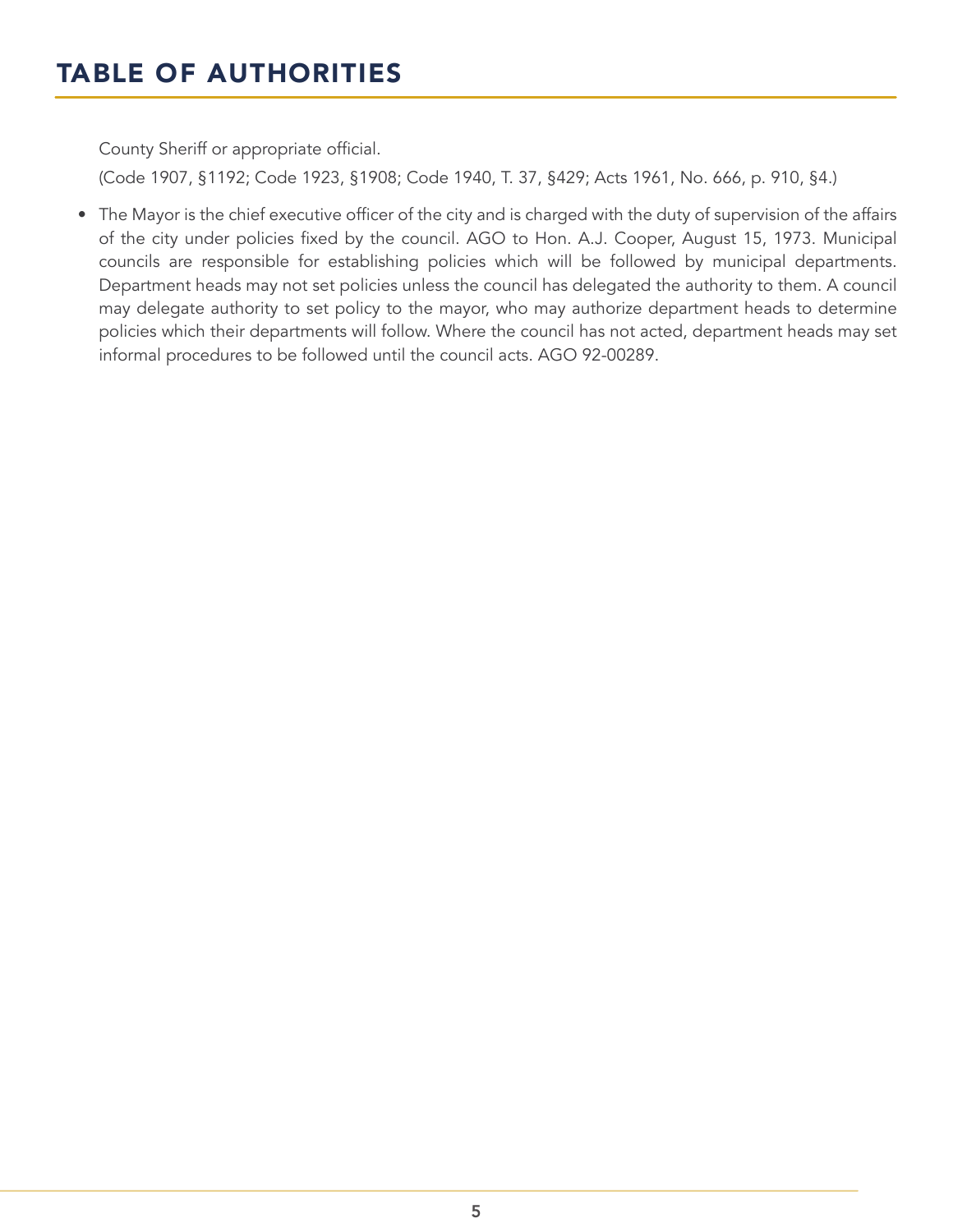### BIRMINGHAM POLICE DEPARTMENT COMPARABLE TO OTHER POLICE DEPARTMENTS

|                    | <b>DEPARTMENT</b><br><b>BUDGET</b> | <b>DEPARTMENT</b><br><b>SIZE (SWORN)</b> | <b>NUMBER OF</b><br><b>CALLS FOR</b><br><b>SERVICE</b> | <b>GEOGRAPHICAL</b><br><b>LAND COVERAGE</b> | <b>POPULATION</b><br><b>SERVED</b> |
|--------------------|------------------------------------|------------------------------------------|--------------------------------------------------------|---------------------------------------------|------------------------------------|
| <b>Tampa</b>       | \$160,414,366                      | 950                                      | 557,691                                                | 175.2 $mi^2$                                | 377,165                            |
| <b>San Jose</b>    | \$404,943,712                      | 927                                      | 598,433                                                | 280.5 mi <sup>2</sup>                       | 1,025,350                          |
| <b>Pittsburgh</b>  | \$104,545,326                      | 892                                      | 250,536                                                | 58.44 mi <sup>2</sup>                       | 303,625                            |
| <b>Portland</b>    | \$200,195,112                      | 881                                      | 359,335                                                | 145.2 mi <sup>2</sup>                       | 637,301                            |
| <b>Tucson</b>      | \$179,811,586                      | 876                                      | 341,427                                                | 226.7 $mi^2$                                | 530,706                            |
| Omaha              | \$135,530,912                      | 848                                      | 242,777                                                | 141.8 $mi^2$                                | 446,970                            |
| <b>Minneapolis</b> | \$162,435,748                      | 841                                      | 425,857                                                | 57.49 mi <sup>2</sup>                       | 413,651                            |
| <b>Birmingham</b>  | \$93,944,712                       | 904                                      | 540,522                                                | 148.6 mi <sup>2</sup>                       | 210,378                            |

### Police Department Survey of Comparisons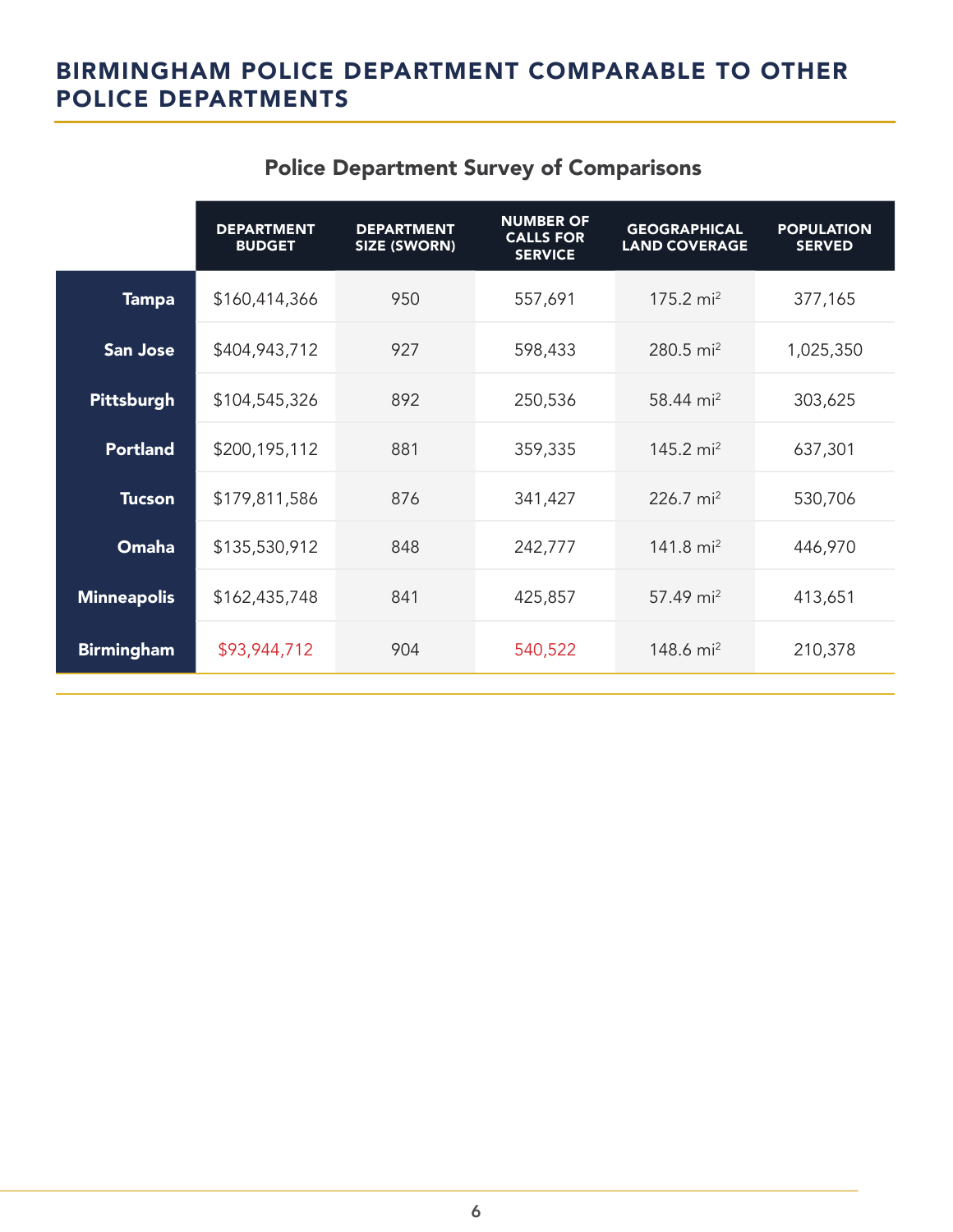### #8CANTWAIT POLICY RECOMMENDATIONS

A national movement known as #8CantWait has evaluated and challenged 100 police departments across America to meet specific standards for "use of force." The Birmingham Police Department (BPD) meets or exceeds all eight standards of #8CantWait. This should be noted in the context that the Birmingham Police Department is certified by the Commission on Accreditation of Law Enforcement Agencies (CALEA) and its Use of Force Policy is written in accordance with these national standards. There is an immediate opportunity to strengthen our existing — and already strong — policies pertaining to use of force. An internal review by the City of Birmingham found two immediate opportunities.

The remaining BPD policies meet the recommended #8Can'tWait standards. Over the next 90 days, we will take a deeper dive into our public safety policies and see what other opportunities emerge.

#### OPPORTUNITIES TO STRENGTHEN

- 1. "Ban on chokeholds and strangleholds": "NECK HOLDS PROHIBITED. Law enforcement officers shall not use chokeholds, strangleholds, Lateral Vascular Neck Restraints, Carotid Restraints, chest compressions, or any other tactics that restrict oxygen or blood flow to the head or neck."
- 5. "Require officers to intervene when excessive force is used and report such incidents": It is recommended that the following language be added to the Use of Force policy. "I. Back-up officers and support police personnel at the scene are responsible for addressing or reporting observed violations that were not handled by the primary officer. These violations may include but not be limited to: 1. If the incident is of a minor procedural nature, the back-up officer shall bring it to the attention of the primary officer so that the officer may correct the violation. Failure to correct the violation shall be reported to their supervisor. 2. If the incident is of a moderate to serious procedural nature, the back-up officer shall bring it to the attention of the primary officer and take immediate action to correct or remedy the problem. The back-up officer's supervisor shall be notified immediately of incidents of this nature. 3. If the incident is a violation of ethics or of a criminal statute, the back-up unit shall immediately intervene to stop the series of events from continuing. A supervisor shall be notified immediately and will respond to the scene."

#### OPPORTUNITIES TO EXPLORE

The remaining six #8CantWait policies all meet the current BPD Use of Force Policy. Any changes would have to be done with consideration for accreditation. The following policies will be explored by the task force over the next 90 days:

- 2. "Require de-escalation"
- 3. "Require warning before shooting"
- 4. "Exhaust all other means before shooting"
- 6. "Ban shooting at moving vehicles (and high-speed chases)"
- 7. "Impose requirements on the levels of force allowed based on levels of resistance"
- 8. "Require comprehensive reporting of every use of force or threat to use force"